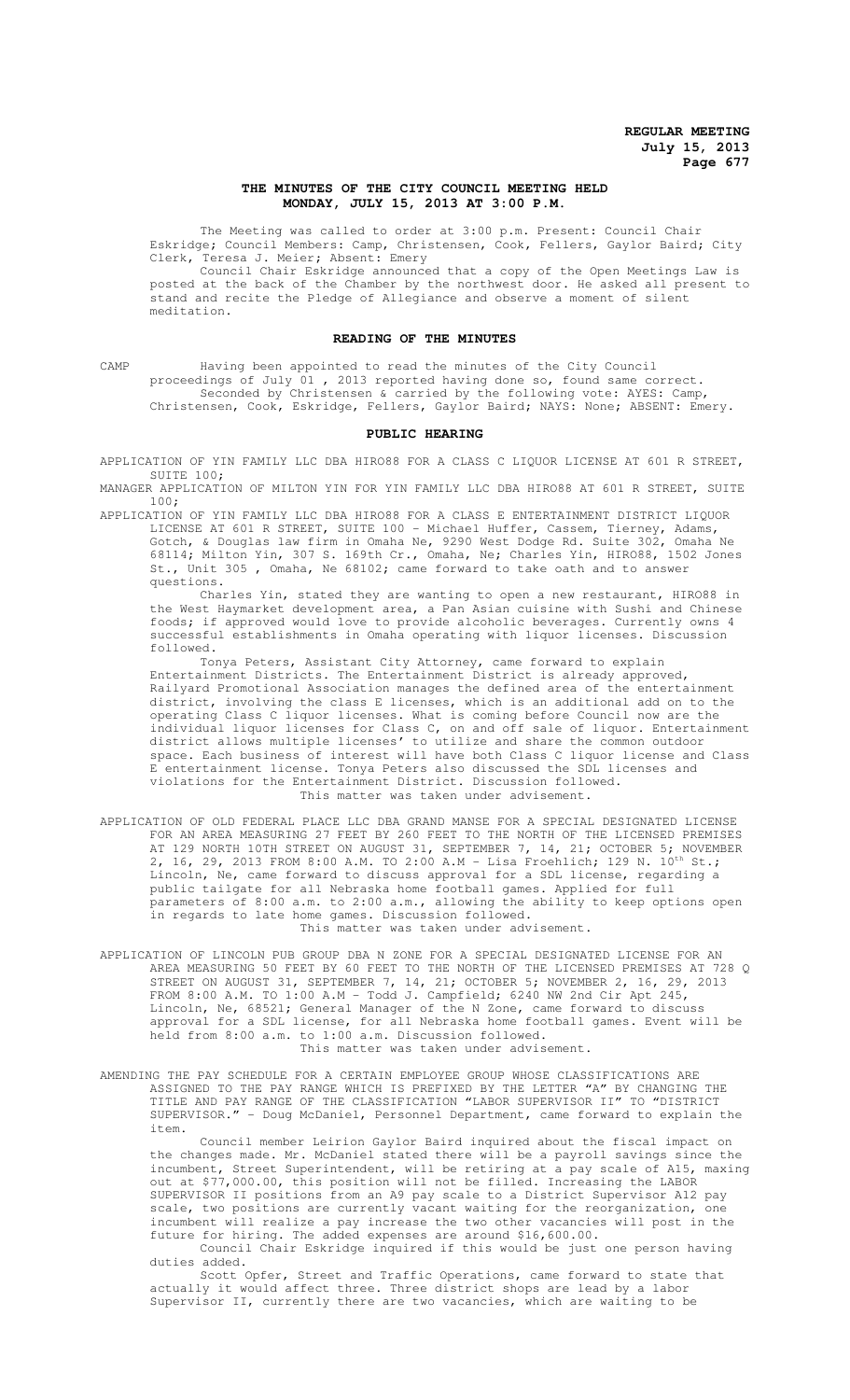reallocated. The District Supervisors will be responsible for day-to-day oversight will be passed to the District Supervisor in their respective districts. Discussion followed.

This matter was taken under advisement.

ORDERING PAVING DISTRICT NO. 2631 CONSTRUCTED IN GLADSTONE STREET FROM 35TH TO 36TH STREETS AND IN 36TH STREET FROM GLADSTONE TO HARTLEY STREETS AND ASSESSING THE COST THEREOF AGAINST THE BENEFITTED PROPERTY - Tom Schaffer, Public Works, came forward to state this project was ordered created by the Council earlier. Once 51% of the frontage property owners had signed on, it then comes back for Council to order construction.

Mike Ayers, no address given, came forward to testify, in support. This matter was taken under advisement.

APPROVING THE RENEWAL OF AN AGREEMENT BETWEEN THE CITY ON BEHALF OF THE LINCOLN-LANCASTER COUNTY HEALTH DEPARTMENT AND CONSULTANTS IN INFECTIOUS DISEASE LLC FOR MEDICAL CONSULTATION SERVICES FOR THE HEALTH DEPARTMENT FOR A TERM OF JULY 1, 2013 THROUGH JUNE 30, 2016 - Judy Halstead, Lincoln Lancaster County Health Department, stated that this is a renewal of an agreement and that it is a 3 year term.

Council Chair Eskridge asked how long have we've been involved with this program; Halstead replied that this program has been going on for 30 years. Council member Gaylor Baird inquired if there is a 3% increase every year or if that was typically the standard for this contract. Halstead replied that this contract has varied from 2% to 6%, and for the term of this multiple year agreement, it is the 3% increase.

This matter was taken under advisement.

APPROVING AN AGREEMENT BETWEEN THE CITY OF LINCOLN AND 1320 P LLC FOR A WALL EASEMENT AT 1320 P STREET IN CONJUNCTION WITH DEVELOPMENT OF CIVIC PLAZA, GRANTING OF A BUILDING RESTRICTION EASEMENT ALONG THE EASTERN BOUNDARY OF THE CIVIC PLAZA, AND PROVIDING AN OPTION FOR THE DEVELOPMENT AND OPERATION OF A SIDEWALK CAFÉ IN THE SOUTHEASTERN AREA OF THE CIVIC PLAZA - Chris Connoly, Assistant City Attorney, came forward and stated that the East side of this wall is in need of repair, especially on the north end. As part of the development of Civic Plaza, the city wanted to be able to control what happens in terms of the aesthetics, stability, and usefulness of the wall. For that reason, obtaining an easement for this wall is apart of the agreement. As apart of the discussions, a sidewalk café will be part of the development, along with a café cover and fencing around the designated area, allowing Bison Witches to operate a business in that location. City of Lincoln pays \$85,000 for the easement on the wall, said property owner pays \$26,000 for fixing up the wall. The cost for the café cover is also split as follows, said property owner pays \$50,000; however, if the cost exceeds the \$50,000 the City will pay only up to an additional \$15,000 dollars, anything else over the total amount of \$65,000, the property owner is responsible for. City's maximum exposure for total investment of this project is \$100,000. For the \$100,000 investment, the City gets control of the wall. The City will get ownership of that cover and is able to use that space as we see fit, in the event the contract with said property owner expires or not renewed, Bison Witches moves out, or a new business moves in and chooses not to use that space. In terms of the sidewalk café, the only difference between this sidewalk café and any other sidewalk cafés, is that this permit is extended for 5 years. The conditions for fees, costs, and rent still apply. Discussion followed.

Peter Katt, attorney for 1320 P LLC, came forward to discuss the benefits of having this space as an active public space. Discussion followed.

Jane Kinsey, 6703 Hawkins Bend, representing Watchdogs of Lincoln Government, came forward to raise concerns of the misuse of tax payers money that has already been spent on the development of P street and Civic Plaza.

Ken Gobber, no address given, came forward in favor of the development of the Civic Plaza and downtown public area; however, he is not in favor of the sidewalk café. Discussion followed.

Lynn Johnson, Parks and Recreation, came forward to address Council and responded to Ken Gobber's testimony. Johnson stated there will be another permanent shade structure where there will be tables and chairs available for the public. Also, available within the plaza will be other flexible seating with tables, chairs, umbrellas, as well as planters at seat height; estimated available seating is 90 seats. The intent of the space was designed in a way where it can be utilized to support a variety events and positive activities. Discussion followed.

This matter was taken under advisement.

## **COUNCIL ACTION**

#### **REPORTS OF CITY OFFICERS**

ASSESSMENT RESOLUTIONS FOR BOARD OF EQUALIZATION, GROUP I TO BE HELD MONDAY, JULY 29, 2013 AT 5:30 P.M. - CLERK read the resolutions, introduced by Camp, who moved their adoption.

Seconded by Christensen and carried by the following vote: AYES: Camp, Christensen, Cook, Eskridge, Fellers, Gaylor Baird; Nays: None; ABSENT: Emery.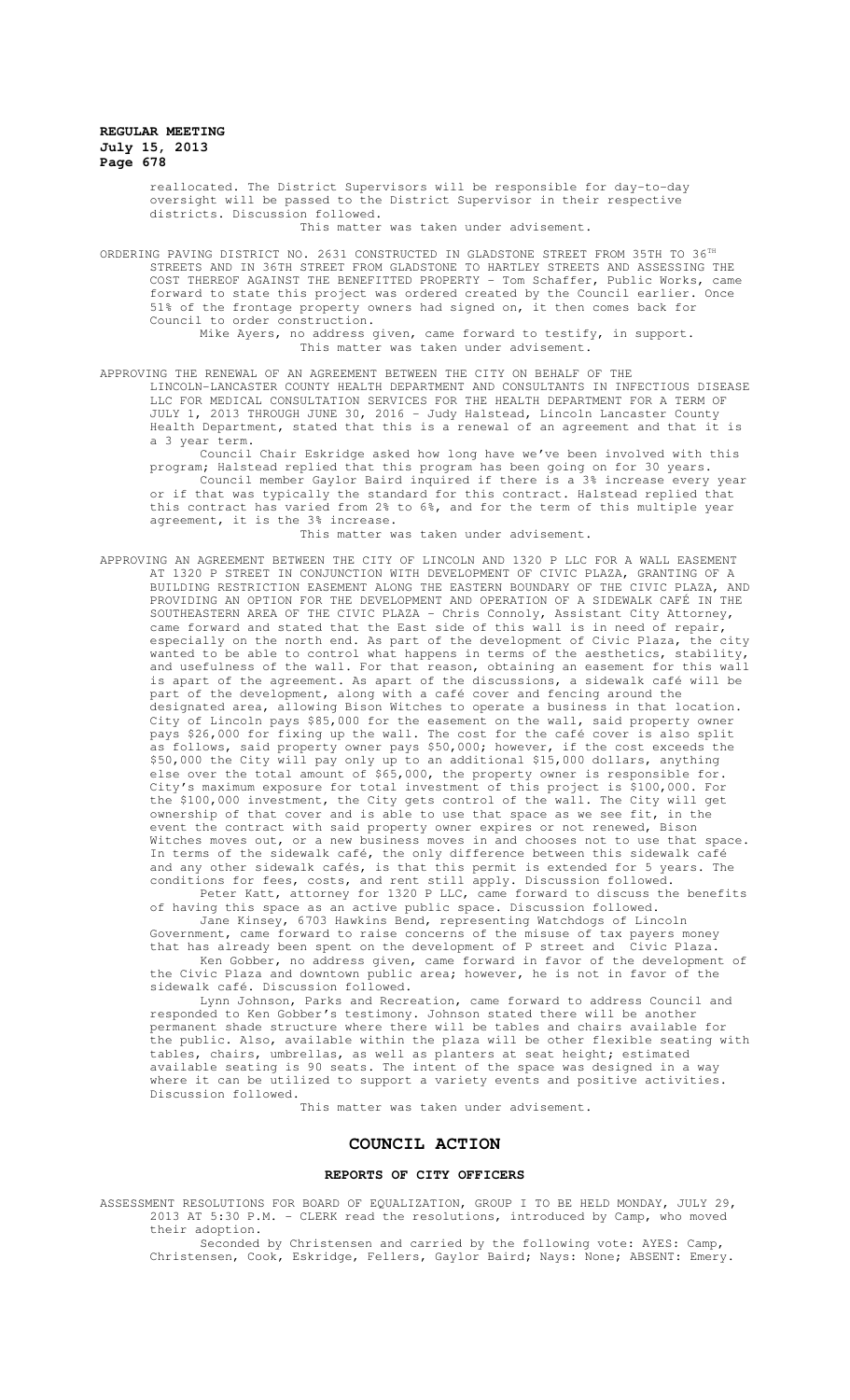LINCOLN AIRPORT AUTHORITY RESOLUTION NO. 575 STATING THAT NO TAX LEVY SHOULD BE MADE FOR AIRPORT PURPOSES FOR THE FISCAL YEAR BEGINNING JULY 1, 2013. THIS BEING THE 26TH CONSECUTIVE YEAR NO LEVY IS REQUIRED FOR THE COMING YEAR - CLERK presented said report which was placed on file in the Office of the City Clerk. **(27-1)**

REAPPOINTING MARTHAELLEN FLORENCE TO THE LIBRARY BOARD FOR A SEVEN-YEAR TERM EXPIRING AUGUST 31, 2020 - CLERK read the following resolution, introduced by Leirion Gaylor Baird, who moved its adoption:<br>A-87418 BE IT RESOLVED by the City Cour

A-87418 BE IT RESOLVED by the City Council of the City of Lincoln, Nebraska: That the reappointment of Marthaellen Florence to the Library Board for a seven-year term expiring August 31, 2020, is hereby approved. Introduced by Leirion Gaylor Baird

Seconded by Camp and carried by the following vote: AYES: Camp, Christensen, Cook, Eskridge, Fellers, Gaylor Baird; Nayes: None; ABSENT: Emery.

- CLERK'S LETTER AND MAYOR'S APPROVAL OF RESOLUTIONS AND ORDINANCES PASSED BY THE CITY COUNCIL ON JUNE 24, 2013 - CLERK presented said report which was placed on file in the Office of the City Clerk. **(27-1)**
- CLERK'S LETTER AND MAYOR'S APPROVAL OF RESOLUTIONS AND ORDINANCES PASSED BY THE CITY COUNCIL ON JULY 1, 2013 - CLERK presented said report which was placed on file in the Office of the City Clerk. **(27-1)**
- CLERK'S LETTER AND MAYOR'S APPROVAL OF RESOLUTION A-87411 ADOPTED BY THE CITY COUNCIL ON JULY 1, 2013 - CLERK presented said report which was placed on file in the Office of the City Clerk. **(27-1)**

#### **PETITIONS & COMMUNICATIONS**

#### **REFERRALS TO THE PLANNING DEPARTMENT:**

Change of Zone No.  $13013$  - Requested by Peter Katt, from H-2 Highway Business<br>District to B-3 Commercial District, on property generally located at N.  $48<sup>th</sup>$ B-3 Commercial District, on property generally located at N. 48th Street and R street (366 N. 48<sup>th</sup> Street).<br><u>Special Permit No. 13024</u> - Requested by  $13024$  - Requested by TMCO, for expansion of a nonconforming use, to adjust setback requirements on property generally located at S.  $6<sup>t</sup>$ Street and J Street (535 J Street).

#### **PLACED ON FILE IN THE OFFICE OF THE CITY CLERK:**

Administrative Amendment No. 13013 approved by the Planning Director on June 28, 2013, requested by Center Associates, LLC, to extend the time for two years to install sidewalks and street trees for King Ridge Addition, Lots 3-8, on property located at N. 27<sup>th</sup> St. and Folkways Blvd. The improvements shall be completed by June 28, 2015. Administrative Amendment No. 13027 approved by the Planning Director on July 1, 2013, requested by Village Gardens Development Co., to extend the time for two years to install the sidewalks along non-major streets, a pedestrian sidewalk, street trees along a non-major street, trees along an improved major street and

for a landscape screen along Pine Lake Rd. for Village Gardens 1st Addition, on property generally located at S.  $56<sup>th</sup>$  St. and Pine Lake Rd. The improvements shall be completed by July 1, 2015.

Administrative Amendment No. 13035 to Special Permit No. 1609, Paul VI Heights Community Unit Plan, approved by the Planning Director on July 1, 2013, requested by Progress for People LLC, to reduce the area of the community unit plan by removing the area west of N. 18<sup>th</sup> St.; realigning N. 18<sup>th</sup> St. and reducing the allowed density from 57 dwelling units to 37 dwelling units on property generally located at N. 18<sup>th</sup> St. and Superior St.

Administrative Amendment No. 13046 to the Sevenoaks Community Unit Plan, Special Permit No. 808A, approved by the Planning Director on July 2, 2013, requested by Darren Murray, to reduce a portion of the rear yard setback to 17 feet to include an existing structure attached to the main building, on property generally located at S.  $30<sup>th</sup>$  St. and Raleigh St. (6109 S.  $30<sup>th</sup>$  St.)

## **MISCELLANEOUS REFERRALS - NONE**

#### **LIQUOR RESOLUTIONS**

APPLICATION OF YIN FAMILY LLC DBA HIRO88 FOR A CLASS C LIQUOR LICENSE AT 601 R STREET, SUITE 100 - CLERK read the following resolution, introduced by Jon Camp, who moved its adoption for approval:

A-87419 BE IT RESOLVED by the City Council of the City of Lincoln, Nebraska: That after hearing duly had as required by law, consideration of the facts of this application, the Nebraska Liquor Control Act, and the pertinent City ordinances, the City Council recommends that the application of Yin Family LLC dba HIRO88 for a Class "C" liquor license at 601 R Street, Suite 100, Lincoln, Nebraska for the license period ending October 31, 2013, be approved with the condition that:

1. Applicant must successfully complete the responsible beverage server training course required by Section 5.04.035 of the Lincoln Municipal code within 30 days of approval of this resolution.

2. All employees must possess a valid Responsible Beverage Server/Seller Permit as required by Section 5.04.124 of the Lincoln Municipal Code.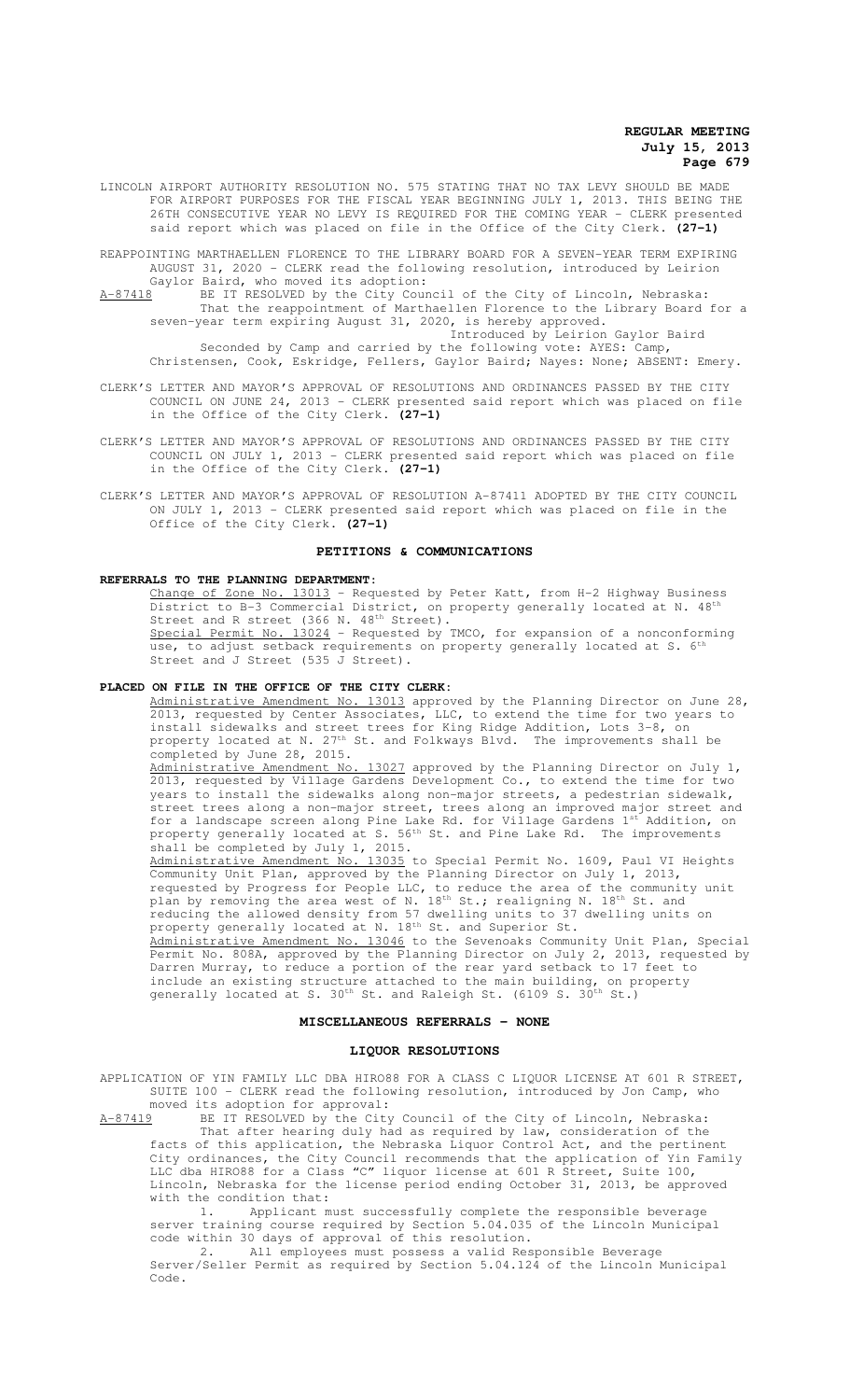3. The premises must comply in every respect with all city and state regulations.

The City Clerk is directed to transmit a copy of this resolution to the Nebraska Liquor Control Commission.

Introduced by Jon Camp Seconded by Fellers and carried by the following vote: AYES: Camp,

Christensen, Cook, Eskridge, Fellers, Gaylor Baird, Nayes: None; ABSENT: Emery.

MANAGER APPLICATION OF MILTON YIN FOR YIN FAMILY LLC DBA HIRO88 AT 601 R STREET, SUITE 100 - CLERK read the following resolution, introduced by Jon Camp, who moved its

adoption for approval:<br>A-87420 WHEREAS, Yin Fan A-87420 WHEREAS, Yin Family LLC DBA HIRO88 located at 601 R Street, Suite 100, Lincoln, Nebraska has been approved for a Retail Class "C" liquor license and now request that Milton Yin be named manager;

WHEREAS, Milton Yin appears to be a fit and proper person for said business.

NOW, THEREFORE, BE IT RESOLVED by the City Council of the City of Lincoln, Nebraska:

That after hearing duly had as required by law, consideration of the facts of this application, the Nebraska Liquor Control Act, and the pertinent City ordinances, the City Council recommends that Milton Yin be approved as manager of this business for said licensee. The City clerk is directed to transmit a copy of this resolution to the Nebraska Liquor Control Commission.

Introduced by Jon Camp

Seconded by Fellers and carried by the following vote: AYES: Camp, Christensen, Cook, Eskridge, Fellers, Gaylor Baird, Nayes: None; ABSENT: Emery.

APPLICATION OF YIN FAMILY LLC DBA HIRO88 FOR A CLASS E ENTERTAINMENT DISTRICT LIQUOR LICENSE AT 601 R STREET, SUITE 100 - CLERK read the following resolution, introduced by Jon Camp, who moved its adoption for approval:

A-87421 BE IT RESOLVED by the City Council of the City of Lincoln, Nebraska:

That this after hearing duly had a required by law, consideration of the facts of this application, the Nebraska Liquor Control Act, and the pertinent City ordinance, the City Council recommends that the application of the Yin Family LLC DBA HIRO88 for the issuance of an Entertainment District License to the existing Class C liquor license, located at 601 R Street, Suite 100, Lincoln, Nebraska, be approved with the condition that the following conditions run with the term of the license and any renewal:

1. The Entertainment District License area includes one commons area located adjacent to the Canopy Lofts and Hobson/Hyatt Place Hotel, commonly known as the Courtyard, shown in Attachment "A" on the west side of Canopy Street. The map provided with the applicant's application is not correct.

2. In addition to the requirements of restrictions contained in Chapter 5.04 and 5.21 of the Lincoln, Municipal Code, the Entertainment District License is subject to the following requirements or restrictions:

a. The commons area and sidewalk café shall be designed, constructed, and operated as presented in Attachment "A" or as modified in compliance with Chapter 5.21.010.

b. The Entertainment District License shall be bound by the restrictions and agreements contained in Resolution No. A-87257 and A-87387. c. The City Council retains the ability to amend, suspend,

revoke, not renew the Railyard Promotional Associate's Entertainment District designation and permit subject to Chapter 5.21.030. Should the City Council amend, suspend, revoke, or decide not to renew the designation or permit, the applicant's Entertainment District License shall be automatically amended or expire as applicable.<br>3. The Ente

The Entertainment District License manager must successfully complete the responsible beverage server training course required by Section 5.04.035 of the Lincoln, Municipal Code within 30 days of approval of this resolution.

4. All employees must possess a valid Responsible Beverage Server/Seller Permit as required by Section 5.04.124 of the Lincoln Municipal Code.

5. The premises must comply in every respect with all city and state regulations.<br>6.

There shall be no business or personal alcohol related offenses by the applicant within the first year after approval.

BE IT FURTHER RESOLVED that a copy of this resolution be transmitted by the City Clerk to the Nebraska Liquor Control Commission.

Introduced by Jon Camp

Seconded by Fellers and carried by the following vote: AYES: Camp, Christensen, Cook, Eskridge, Fellers, Gaylor Baird, Nayes: None; ABSENT: Emery.

APPLICATION OF BIG RED HOTEL II LLC DBA HILTON GARDEN INN HOTEL FOR A CLASS I LIQUOR LICENSE AT 801 R STREET;

MANAGER APPLICATION OF JOHN E. KLIMPEL FOR BIG RED HOTEL II LLC DBA HILTON GARDEN INN HOTEL AT 801 R STREET - PRIOR to reading:

CAMP Moved to continue public hearing and action to 07/22/2013.

Seconded by Christensen and carried by the following vote: AYES: Camp, Christensen, Cook, Eskridge, Fellers, Gaylor Baird, Nayes: None; ABSENT: Emery.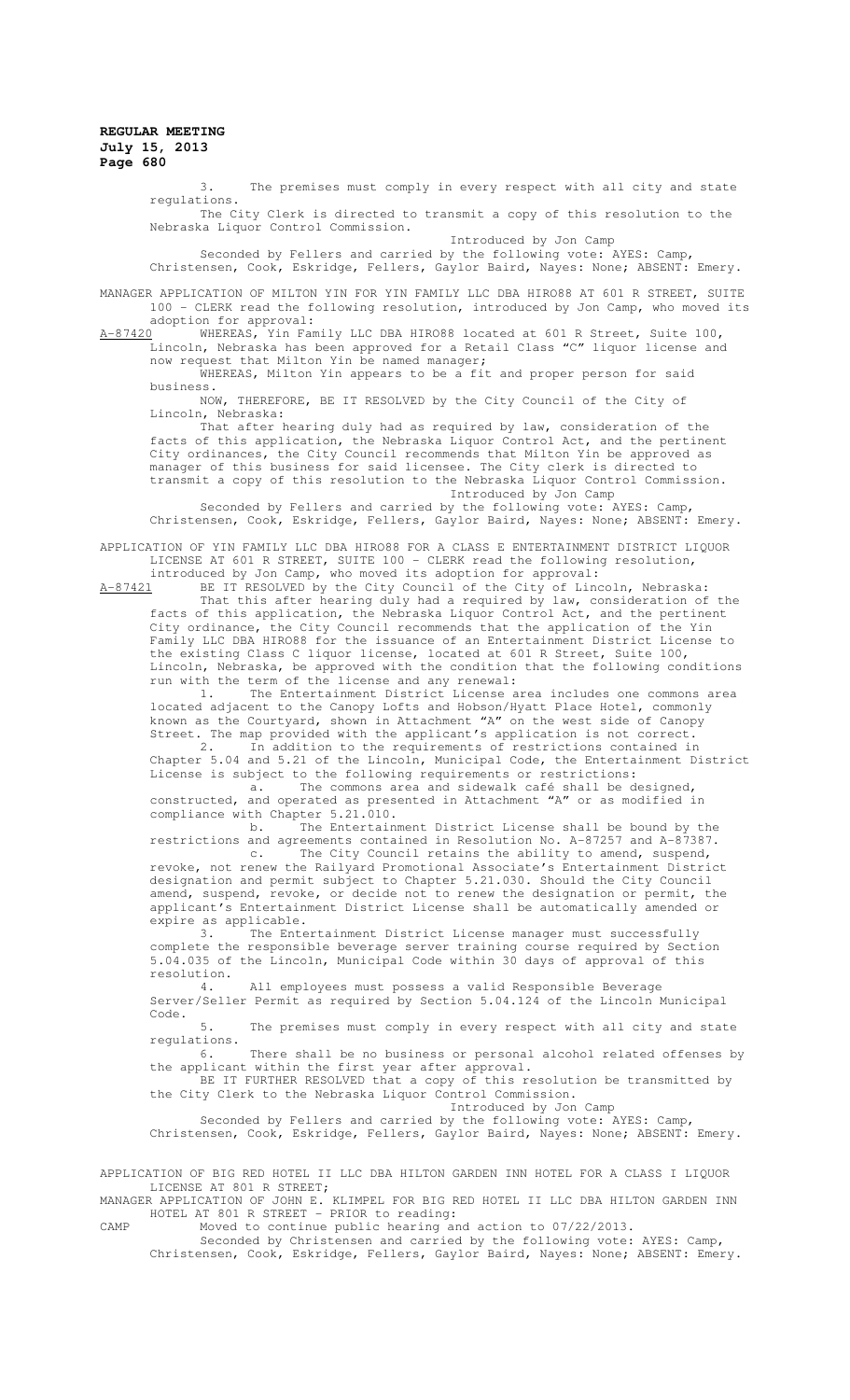APPLICATION OF OLD FEDERAL PLACE LLC DBA GRAND MANSE FOR A SPECIAL DESIGNATED LICENSE FOR AN AREA MEASURING 27 FEET BY 260 FEET TO THE NORTH OF THE LICENSED PREMISES AT 129 NORTH 10TH STREET ON AUGUST 31, SEPTEMBER 7, 14, 21; OCTOBER 5; NOVEMBER 2, 16, 29, 2013 FROM 8:00 A.M. TO 2:00 A.M. - CLERK read the following resolution, introduced by Jon Camp, who moved its adoption for approval:

A-87422 BE IT RESOLVED by the City Council of the City of Lincoln, Nebraska: That after hearing duly had as required by law, consideration of the facts of this application, the Nebraska Liquor Control Act, and the pertinent City ordinances, the City Council recommends that the application of Old Federal Place LLC DBA Grand Manse for a Special Designated License to cover an area measuring approximately 27 feet by 260 feet immediately adjacent to its licensed premises located at 129 North 10<sup>th</sup> Street, Lincoln, Nebraska on August 31, September 7, 14, 21; October 5; November 2, 16, 29, 2013 between the hours of 8:00 a.m. and 2:00 a.m., be approved with the condition that the premises complies in every respect with all City and State regulations and with the following requirements:

1. Identification to be checked, wristbands required on all parties wishing to consume alcohol.<br>2. Adequate secur

Adequate security shall be provided for the event.

3. The area requested for the permit shall be separated from the public by a fence or other means.

4. Responsible alcohol service practices shall be followed.<br>5. Any food sold shall be provided by a incensed and inspec Any food sold shall be provided by a incensed and inspected establishment.

Introduced by Jon Camp Seconded by Fellers and carried by the following vote: AYES: Camp, Christensen, Cook, Eskridge, Fellers, Gaylor Baird, Nayes: None; ABSENT: Emery.

APPLICATION OF LINCOLN PUB GROUP DBA N ZONE FOR A SPECIAL DESIGNATED LICENSE FOR AN AREA MEASURING 50 FEET BY 60 FEET TO THE NORTH OF THE LICENSED PREMISES AT 728 Q STREET ON AUGUST 31, SEPTEMBER 7, 14, 21; OCTOBER 5; NOVEMBER 2, 16, 29, 2013 FROM 8:00 A.M. TO 1:00 A.M.- CLERK read the following resolution, introduced by Jon Camp, who moved its adoption for approval:

A-87423 BE IT RESOLVED by the City Council of the City of Lincoln, Nebraska: That after hearing duly had as required by law, consideration of the facts of this application, the Nebraska Liquor Control Act, and the pertinent City ordinances, the City Council recommends that the application of Lincoln Pub Group, Inc. dba N Zone for a Special Designated License to cover an area measuring approximately 50 feet by 60 feet to the north of its licensed premises located at 728 Q Street, Lincoln, Nebraska on August 31, September 7, 14, 21; October 5; November 2, 16, 29, 2013 between the hours of 8:00 a.m. and 1:00 a.m., be approved with the condition that the premises complies in every respect with all City and State regulations and with the following requirements: 1. Identification to be checked, wristbands required on all parties

wishing to consume alcohol.<br>2. Adequate secur 2. Adequate security shall be provided for the event.

3. The area requested for the permit shall be separated from the

public by a fence or other means.

4. Responsible alcohol service practices shall be followed. Any food sold shall be provided by a incensed and inspected establishment.

Introduced by Jon Camp

Seconded by Fellers and carried by the following vote: AYES: Camp, Christensen, Cook, Eskridge, Fellers, Gaylor Baird, Nayes: None; ABSENT: Emery.

# **ORDINANCES - 2ND READING & RELATED RESOLUTIONS (as required)**

AMENDING THE PAY SCHEDULE FOR A CERTAIN EMPLOYEE GROUP WHOSE CLASSIFICATIONS ARE ASSIGNED TO THE PAY RANGE WHICH IS PREFIXED BY THE LETTER "A" BY CHANGING THE TITLE AND PAY RANGE OF THE CLASSIFICATION "LABOR SUPERVISOR II" TO "DISTRICT SUPERVISOR." - CLERK read an ordinance, introduced by Leirion Gaylor Baird, amending Section 1 of Ordinance No. 19601 passed August 15, 2011, relating to the pay schedules of employees whose classifications are assigned to the pay range which is prefixed by the letter  $n_A$ , by amending Classification Code 5011 to create a new job classification "District Supervisor" by renaming the current Class Title "Labor Supervisor II" as "District Supervisor," revising the specifications for said classification as set forth on Attachment A, attached hereto, and amending the pay range of said classification from (A09) to (A12), the second time.

#### **PUBLIC HEARING - RESOLUTIONS**

ORDERING PAVING DISTRICT NO. 2631 CONSTRUCTED IN GLADSTONE STREET FROM 35TH TO 36TH STREETS AND IN 36TH STREET FROM GLADSTONE TO HARTLEY STREETS AND ASSESSING THE COST THEREOF AGAINST THE BENEFITTED PROPERTY - CLERK read the following resolution, introduced by Jon Camp, who moved its adoption:

Lincoln, Nebraska:

A-87424 WHEREAS a majority petition has been submitted by the owners of record title of property located within Paving District No. 2631, being Gladstone from 35th Street to 36th Street and in 36th Street from Gladstone to

Hartley Street, and said petitions have been approved and accepted by previous action of this City Council; NOW, THEREFORE, BE IT RESOLVED by the City Council of the City of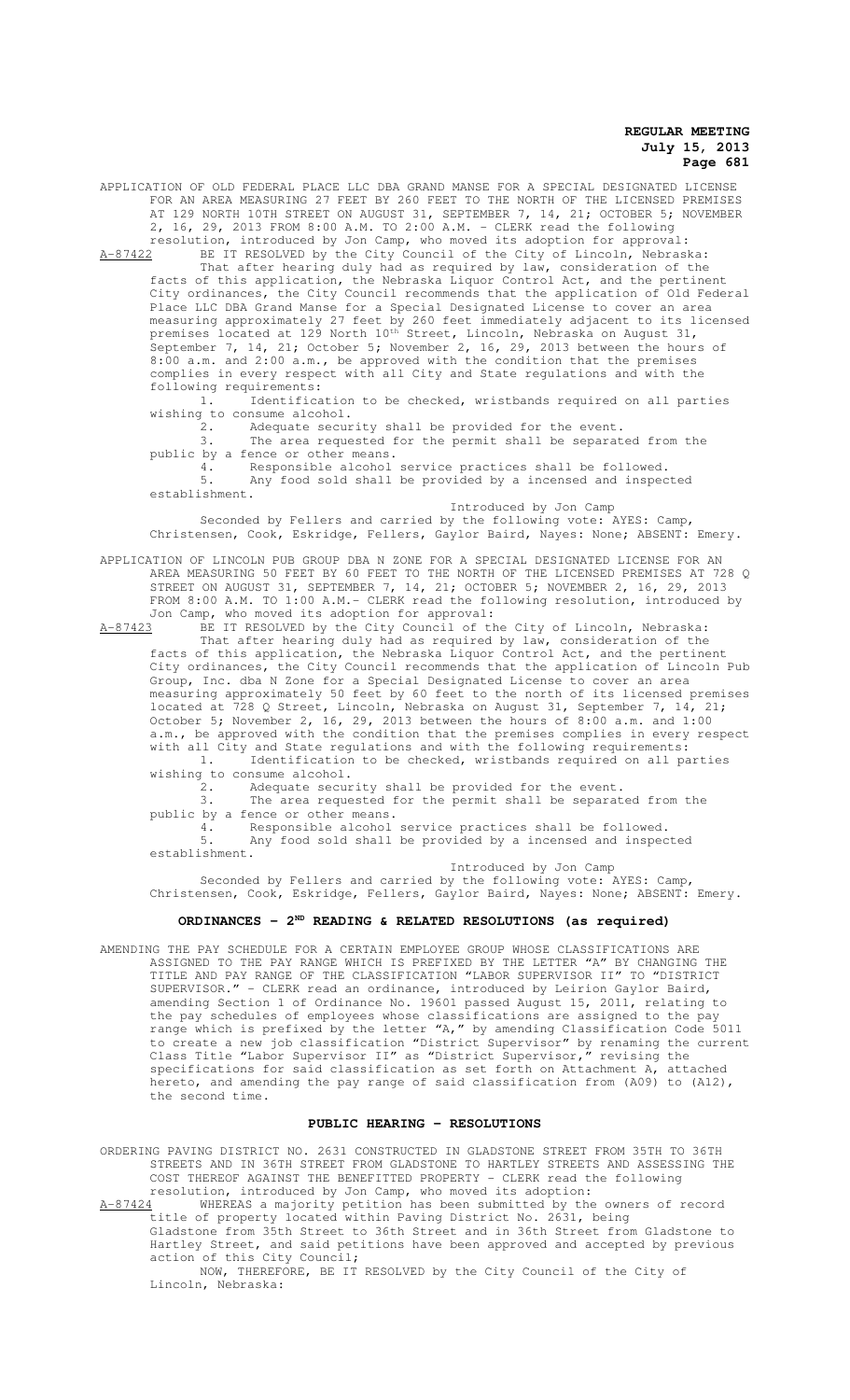That streets in said district are hereby ordered paved, and the paving material in said paving district is hereby designated as asphaltic concrete or Portland cement concrete; and,

BE IT FURTHER RESOLVED that the Department of Public Works is hereby authorized and directed to proceed with the preparation of detailed plans and specifications and to obtain bids for the said paving work in accordance with this resolution.

BE IT STILL FURTHER RESOLVED that, in the event that the actual bid price exceeds 25 percent over the preliminary cost estimate for the improvements, then such bid shall not be awarded until the Council has approved such bid by resolution.

Introduced by Leirion Gaylor Baird Seconded by Cook and carried by the following vote: AYES: Camp, Christensen, Cook, Eskridge, Fellers, Gaylor Baird; Nays: None; ABSENT: Emery.

APPROVING THE RENEWAL OF AN AGREEMENT BETWEEN THE CITY ON BEHALF OF THE LINCOLN-LANCASTER COUNTY HEALTH DEPARTMENT AND CONSULTANTS IN INFECTIOUS DISEASE LLC FOR MEDICAL CONSULTATION SERVICES FOR THE HEALTH DEPARTMENT FOR A TERM OF JULY 1, 2013 THROUGH JUNE 30, 2016 - CLERK read the following resolution, introduced by Leirion Gaylor Baird who moved its adoption:

A87425 BE IT RESOLVED by the City Council of the City of Lincoln, Nebraska: That the renewal of the Service Contract between the City of Lincoln, on behalf of the Lincoln-Lancaster County Health Department, and Consultants in Infectious Disease, LLC for medical consultation services for the Health

Department for a term of July 1, 2013 through June 30, 2016, upon the terms and conditions as set forth in said Agreement, which is attached hereto marked as Attachment "A" and made a part hereof by reference, is hereby accepted and approved and the Mayor is hereby authorized to execute said Agreement on behalf of the City.

The City Clerk is directed to send a copy of this Resolution and one fully executed Agreement to Judy Halstead, Lincoln-Lancaster County Health Department Director for transmittal to the Consultants in Infectious Disease,  $L.L.C.$ 

Introduced by Leirion Gaylor Baird Seconded by Cook and carried by the following vote: AYES: Camp, Christensen, Cook, Eskridge, Fellers, Gaylor Baird; Nays: None; ABSENT: Emery.

## **ORDINANCE - 3<sup>RD</sup> READING & RELATED RESOLUTIONS (as required)**

APPROVING AN AGREEMENT BETWEEN THE CITY OF LINCOLN AND 1320 P LLC FOR A WALL EASEMENT AT 1320 P STREET IN CONJUNCTION WITH DEVELOPMENT OF CIVIC PLAZA, GRANTING OF A BUILDING RESTRICTION EASEMENT ALONG THE EASTERN BOUNDARY OF THE CIVIC PLAZA, AND PROVIDING AN OPTION FOR THE DEVELOPMENT AND OPERATION OF A SIDEWALK CAFÉ IN THE SOUTHEASTERN AREA OF THE CIVIC PLAZA. (RELATED ITEMS: 13-75, 13R-139) (7/1/13- Public Hearing cont'd with Action on 7/22/13)- CLERK Read an ordinance, introduced by Fellers, accepting and approving the Agreements between the City of Lincoln and 1320 P LLC for a wall easement at 1320 P Street in conjunction with development of Civic Plaza, granting of a building restriction easement along the eastern boundary of Civic Plaza, and providing an option for the development and operations of a sidewalk café in the southeastern area of Civic Plaza and authorizing the Mayor to sign such Agreement and related documents on behalf of the City, the third time.

AUTHORIZING THE ISSUANCE, SALE AND DELIVER OF ANTELOPE VILLAGE REDEVELOPMENT PROJECT TAX ALLOCATION BONDS OF THE CITY OF LINCOLN, NEBRASKA - PRIOR to reading: FELLERS Moved to Amend Bill NO. 13-73 by accepting the attached Substitute Ordinance to replace the previously provided Ordinance.

Seconded by Christensen and carried by the following vote: AYES: Camp, Christensen, Cook, Eskridge, Fellers, Gaylor Baird; NAYS: None; ABSENT: Emery. CLERK Read an ordinance, introduced by Fellers, authorizing and providing for the issuance of City of Lincoln, Nebraska tax allocation bonds, notes, or other obligations, in one or more taxable or tax-exempt series, in an aggregate principal amount not to exceed \$800,000 for the purpose of (1) paying the costs of acquiring, purchasing, constructing, reconstructing, improving, extending, rehabilitating, installing, equipping, furnishing and completing certain improvements within the City's Antelope Village Project Area, including acquiring any real estate and/or interests in real estate in connection therewith, and (2) paying the costs of issuance thereof; prescribing the form and certain details of the bonds, notes or other obligations; pledging certain tax revenue and other revenue to the payment of the principal of and interest on the bonds, notes or other obligations as the same become due; limiting payment of the bonds, notes or other obligations to such tax revenues; creating and establishing funds and accounts; delegating, authorizing and directing the finance director to exercise his independent discretion and judgment in determining and finalizing certain terms and provisions of the bonds, notes or other obligations not specified herein; taking other actions and making other covenants and agreements in connection with the foregoing; and related matters, the third time.<br>FELLERS Moved to

Moved to pass the ordinance as amended.

Seconded by Christensen and carried by the following vote: Camp, Christensen, Cook, Eskridge, Fellers, Gaylor Baird; Nays: None; ABSENT: Emery. The ordinance, being numbered **#19891**, is recorded in Ordinance Book #28, Page .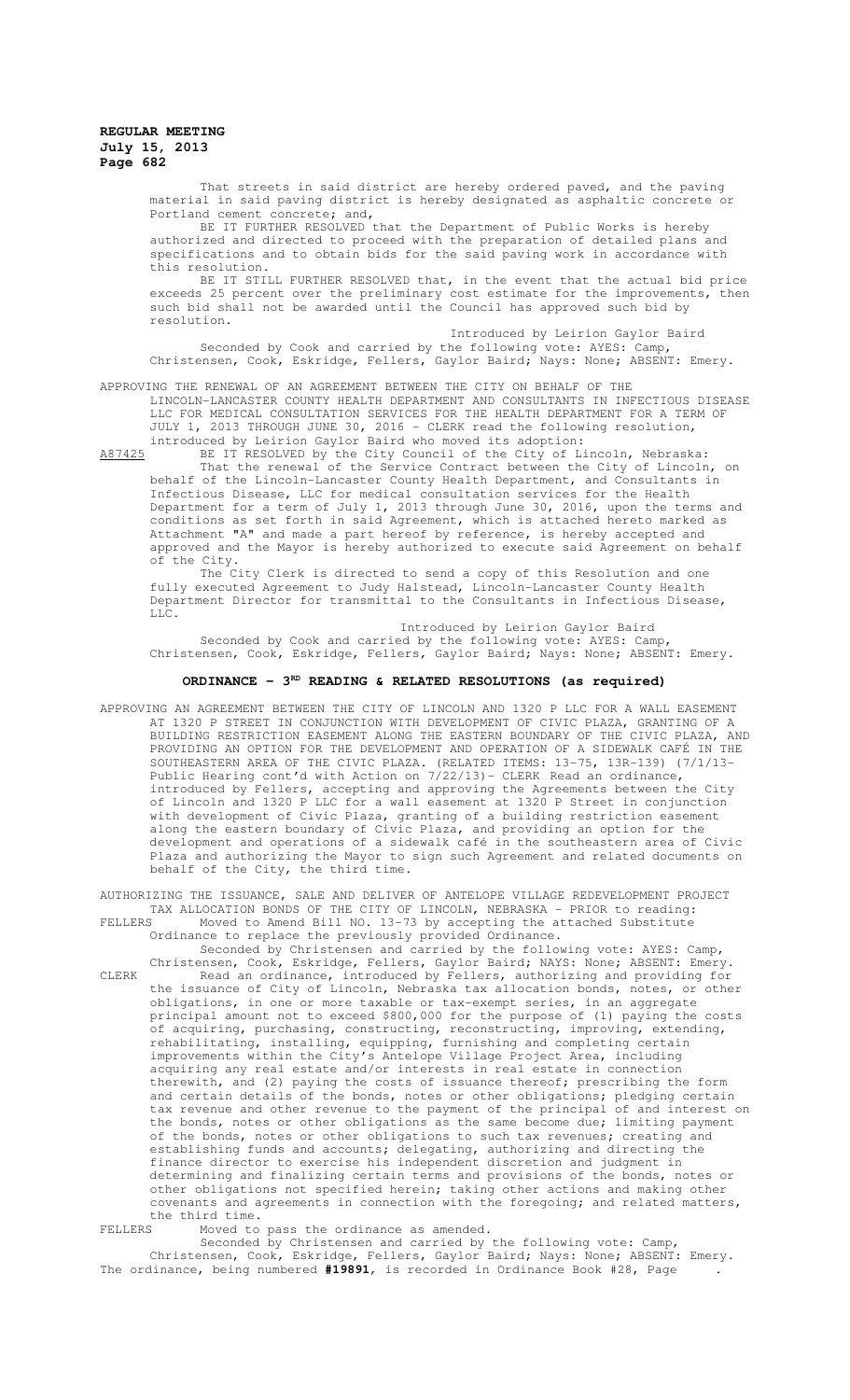AMENDING SECTION 5.04.165 OF THE LINCOLN MUNICIPAL CODE RELATING TO OPEN ALCOHOLIC BEVERAGE CONTAINERS IN MOTOR VEHICLES BY ADDING A NEW SUBSECTION (C) TO CLASSIFY A VIOLATION OF THIS SECTION AS AN INFRACTION AND PRESCRIBING THE PENALTY FOR VIOLATION OF THAT SECTION CONSISTENT WITH STATE STATUTES - CLERK read an ordinance, introduced by Fellers, amending Section 5.04.165 of the Lincoln Municipal Code relating to open alcoholic beverage containers in motor vehicles by adding a new subsection (c) to classify a violation of this section as an infraction and prescribing the penalty for violation of that section, consistent with state statutes; and repealing Section 5.04.165 of the Lincoln Municipal Code as hitherto existing, the third time. FELLERS Moved to pass the ordinance as read.

Seconded by Camp and carried by the following vote: Camp, Christensen, Cook, Eskridge, Fellers, Gaylor Baird; Nays: None; ABSENT: Emery. The ordinance, being numbered **#19892**, is recorded in Ordinance Book #28, Page .

#### **ORDINANCES - 1ST READING & RELATED RESOLUTIONS (as required)**

- APPROVING A LEASE AGREEMENT BETWEEN SOUTHEAST COMMUNITY COLLEGE AND THE CITY OF LINCOLN FOR THE LEASE BY THE CITY OF 3,965 SQUARE FEET OF SPACE AT 1111 O STREET FOR PURPOSES OF ADULT AND DISLOCATED WORKER AND YOUTH WORKFORCE INVESTMENT ACT SERVICES AND THE AMERICAN JOB CENTER FOR A TERM OF OCTOBER 1, 2013 THROUGH 2017 WITH OPTIONS TO RENEW FOR TWO ADDITIONAL FOUR YEAR TERMS. (REQUEST TO HAVE 2ND & 3RD READING ON 7/22/2013)- CLERK read an ordinance, introduced by Jon Camp, accepting and approving a Lease Agreement between the City of Lincoln, Nebraska and Southeast Community College for the lease by the City of 3,965 square feet of space at 1111 O Street for use by the Adult and Dislocated Worker and Youth Workforce Investment Act Services and the American Job Center, the first time.
- ANNEXATION 13002 AMENDING THE LINCOLN CORPORATE LIMITS MAP BY ANNEXING APPROXIMATELY 24 ACRES GENERALLY LOCATED NORTHEAST OF SOUTH 27TH STREET AND ROKEBY ROAD. (RELATED ITEMS: 13-79, 13-80)- CLERK read an ordinance, introduced by Jon Camp, annexing and including the below described land as part of the City of Lincoln, Nebraska and amending the Corporate Limits Map attached to and made a part of Ordinance No. 18208, to reflect the extension of the corporate limits boundary of the City of Lincoln, Nebraska established and shown thereon, the first time.
- CHANGE OF ZONE 13011 APPLICATION OF LINCOLN FEDERAL BANCORP, INC. FOR A CHANGE OF ZONE FROM AG AGRICULTURE DISTRICT TO R-3 RESIDENTIAL DISTRICT ON PROPERTY GENERALLY LOCATED NORTHEAST OF SOUTH 27TH STREET AND ROKEBY ROAD. (RELATED ITEMS: 13-79, 13-80)- CLERK read an ordinance, introduced by Jon Camp, amending the Lincoln Zoning District Maps adopted by reference and made a part of Title 27 of the Lincoln Municipal Code, pursuant to Section 27.05.020 of Lincoln Municipal Code, by changing the boundaries of the districts established and shown thereon, the first time.
- TEXT AMENDMENT 13007 AMENDING TITLE 27 OF THE LINCOLN MUNICIPAL CODE TO DEFINE AND REGULATE THE USE OF OUTLOTS BY AMENDING SECTION 27.02.160 TO ADD THE DEFINITION OF "OUTLOT"; AMENDING SECTION 27.69.030 TO PROVIDE SIGNS MAY BE ERECTED AND MAINTAINED ON AN OUTLOT; AND ADDING A NEW SECTION 27.70.070 TO ESTABLISH PERMITTED USES FOR AN OUTLOT - CLERK read an ordinance, introduced by Jon Camp, amending Title 27 of the Lincoln Municipal Code to define and regulate the use of outlots by amending Section 27.02.160 to add the definition of "outlot"; amending Section 27.69.030 to provide signs may be erected and maintained on an outlot; adding a new Section 27.70.070 to establish permitted uses for an outlot; and repealing sections 27.02.160 and 27.69.030 of the Lincoln Municipal Code as hitherto existing, the first time.
- TEXT AMENDMENT 13009 AMENDING CHAPTER 26.07 OF THE LINCOLN MUNICIPAL CODE (LAND SUBDIVISION DEFINITIONS) BY AMENDING SECTION 26.07.135 TO REVISE THE DEFINITION<br>OF "OUTLOT" - CLERK read an ordinance, introduced by Jon Camp, amending Chapter OF "OUTLOT" - CLERK read an ordinance, introduced by Jon Camp, amending Chapter 26.07 of the Lincoln Municipal Code (Land Subdivision Definitions) by amending Section 26.07.135 to revise the definition of " outlot"; and repealing Section 26.07.135 of the Lincoln Municipal Code as hitherto existing, the first time.
- APPROVING AMENDMENT NO. 1 TO THE WILDERNESS HEIGHTS CONDITIONAL ANNEXATION AND ZONING AGREEMENT BETWEEN THE CITY AND LINCOLN FEDERAL BANCORP, RELATING TO THE ANNEXATION OF APPROXIMATELY 153 ACRES OF PROPERTY GENERALLY LOCATED ON THE EAST SIDE OF SOUTH 40TH STREET AND SOUTH OF YANKEE HILL ROAD TO DEFINE THE PHASE I COMMERCIAL AREA OF WILDERNESS HEIGHTS, AND TO CLARIFY THE REQUIREMENTS FOR THE TIMING AND CONSTRUCTION OF SITE RELATED IMPROVEMENTS TO YANKEE HILL ROAD, SOUTH 40TH STREET AND HOHENSEE, AND ARTERIAL STREET IMPROVEMENTS TO SOUTH 40TH STREET TO ACCOMMODATE DEVELOPMENT IN THE PHASE I AND PHASE II COMMERCIAL AREAS. (RELATED ITEMS: 13R-158, 13-83) (ACTION DATE: 7/29/13).
- CHANGE OF ZONE 07060A APPLICATION OF WEST DODGE PLACE TO AMEND THE WILDERNESS HEIGHTS PLANNED UNIT DEVELOPMENT TO ALLOW MOTORIZED VEHICLE SALES AND SERVICE, AND TO REZONE A PORTION OF THE PUD FROM B-2 PLANNED NEIGHBORHOOD BUSINESS DISTRICT PUD TO R-3 RESIDENTIAL, ON PROPERTY GENERALLY LOCATED AT THE SOUTHEAST CORNER OF SOUTH 40TH STREET AND YANKEE HILL ROAD. (RELATED ITEMS: 13R-158, 13- 83) - CLERK read an ordinance, introduced by Jon Camp, amending the Wilderness Heights Planned Unit Development to rezone approximately 1.13 acres of the below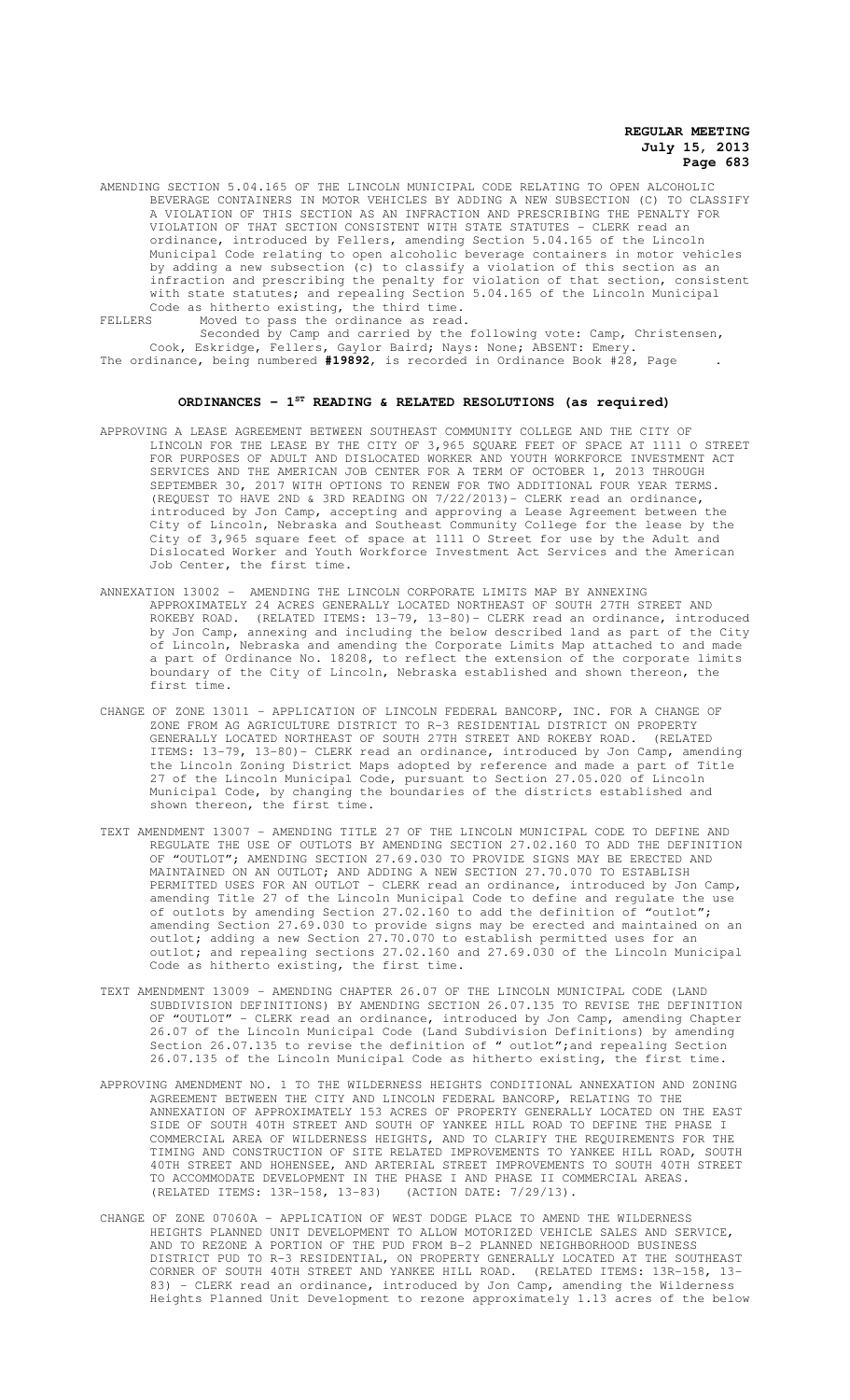described property from B-2 Planned Neighborhood Business District to R-3 Residential District and to remove said R-3 zoned land from the Planned Unit Development Overlay District, and to allow motor vehicle sales and service as a permitted use on property generally located on the southeast corner of South 40th Street and Yankee Hill Road and legally described as a portion of Lots 49 and 50, located in the Northwest Quarter of Section 29, Township 9 North, Range 7 East of the 6th P.M., Lancaster County, Nebraska, and more particularly described by metes and bounds in Attachment "A" attached hereto, the first time.

AUTHORIZING THE EXECUTION AND DELIVERY OF AN AMENDED AND RESTATED FACILITIES AGREEMENT BETWEEN THE CITY OF LINCOLN, NEBRASKA AND THE WEST HAYMARKET JOINT PUBLIC AGENCY AND RELATED MATTERS - CLERK read an ordinance, introduced by Jon Camp, an ordinance of the City of Lincoln, Nebraska approving an amended and restated facilities agreement between the City and The West Haymarket Joint Public Agency, and related matters, the first time.

#### **RESOLUTIONS - 1ST READING - ADVANCE NOTICE**

- APPROVING THE AMENDED AND RESTATED BYLAWS OF THE NEBRASKA UTILITY CORPORATION (NUCORP) AND THE INTERLOCAL COOPERATION AGREEMENT IN ORDER TO IMPLEMENT THE FISCAL YEAR CHANGE OF NUCORP AND RELATED MATTERS.
- APPROVING AND ADOPTING THE CHANGES IN THE RULES GOVERNING THE PUBLIC, EDUCATIONAL AND GOVERNMENTAL (PEG) ACCESS CHANNELS FOR LINCOLN, NEBRASKA, PROPOSED BY THE CABLE ADVISORY BOARD.
- APPROVING A LPA PROGRAM AGREEMENT BETWEEN THE CITY OF LINCOLN AND THE NEBRASKA DEPT. OF ROADS FOR THE USE OF FEDERAL SURFACE TRANSPORTATION PROGRAM FUNDS FOR CONSTRUCTION AND CONSTRUCTION ENGINEERING OF THE REPAIR OF THE 27TH AND FAIRFIELD & WEST O STREET BRIDGES OVER SALT CREEK (STATE PROJECT NO. LCLC-5231(15), CN 13247).
- APPROVING THE SUB-RECIPIENT AGREEMENT BETWEEN THE NEBRASKA EMERGENCY MANAGEMENT AGENCY AND THE CITY OF LINCOLN REGARDING THE 2011 METROPOLITAN MEDICAL RESPONSE SYSTEM IN THE AMOUNT OF \$281,693.00 FOR THE AWARD PERIOD OF 9/23/2011 THROUGH 1/31/2014.
- APPROVING THE ISSUANCE BY THE WEST HAYMARKET JOINT PUBLIC AGENCY OF NOT TO EXCEED \$10,000,000 OF ITS REVENUE PROMISSORY NOTES AND RELATED MATTERS.

APPOINTING MATTHEW HANSEN TO THE CABLE ADVISORY BOARD FOR A TERM EXPIRING JULY 1,2016.

- REAPPOINTING MARK E. WESTPHALEN TO THE POLICE & FIRE PENSION PLAN INVESTMENT BOARD FOR A TERM EXPIRING SEPTEMBER 1, 2018.
- REAPPOINTING ANDREW CAMPBELL TO THE COMMUNITY FORESTRY ADVISORY BOARD FOR A TERM EXPIRING AUGUST 17, 2016.
- APPROVING THE UNIT PRICE CONTRACT BETWEEN THE CITY OF LINCOLN AND OMAHA PNEUMATIC EQUIPMENT COMPANY FOR PARTS AND SERVICE FOR QUINCY AIR COMPRESSOR FOR STARTRAN, PURSUANT TO QUOTE NO. 4300, FOR A TWO YEAR TERM WITH THE OPTION TO RENEW FOR ONE ADDITIONAL TWO YEAR TERM.
- APPROVING THE APPROPRIATION OF \$100,000 OF PREVIOUSLY-APPROPRIATED KENO FUNDS TO THE CIVIC PLAZA CAPITAL IMPROVEMENT PROJECT FOR COSTS ASSOCIATED WITH THE DEVELOPMENT OF THE AREA LOCATED AT 1320 P STREET.
- CREATING THE PINNACLE BANK ARENA ADVISORY COMMITTEE CONSISTING OF SEVEN VOLUNTEER APPOINTED MEMBERS.
- ACCEPTING THE REPORT OF NEW AND PENDING CLAIMS AGAINST THE CITY AND APPROVING DISPOSITION OF CLAIMS SET FORTH FOR THE PERIOD OF JUNE 16 - 30, 2013.
- USE PERMIT 152A APPLICATION OF VERMAAS LAND CO., LLC TO AMEND THE EXISTING USE PERMIT TO ALLOW A REDUCTION IN THE FRONT YARD SETBACK ALONG HIGHWAY 2 FOR ADDITIONAL PARKING, ON PROPERTY GENERALLY LOCATED AT SOUTH 13TH STREET AND HIGHWAY 2.
- SPECIAL PERMIT 13022 APPEAL OF SCOTT A. TOOL FROM THE PLANNING COMMISSION'S CONDITIONAL APPROVAL TO DEVELOP JOSHUA'S GLEN COMMUNITY UNIT PLAN FOR 90 LOTS WITH A MAXIMUM ALLOWED DENSITY OF 156 DWELLING UNITS, TOGETHER WITH A REQUEST TO WAIVE/MODIFY THE LAND SUBDIVISION AND ZONING CODE REQUIREMENTS TO (1) ADJUST THE MINIMUM AVERAGE LOT WIDTH; (2) ADJUST MINIMUM LOT AREA; AND (3) ADJUST THE FRONT AND REAR SETBACKS, ON PROPERTY GENERALLY LOCATED AT SOUTH 56TH STREET AND SHADOW PINES DRIVE.
- APPROVING THE CITY OF LINCOLN, NEBRASKA STARTRAN TITLE VI REPORT TO THE FEDERAL TRANSIT ADMINISTRATION.
- REPEALING RESOLUTION NO. A-41236 ADOPTED JUNE 4, 1956, AS AMENDED BY RESOLUTION NO. A-65580, WHICH CREATED THE AUDITORIUM ADVISORY COMMITTEE.